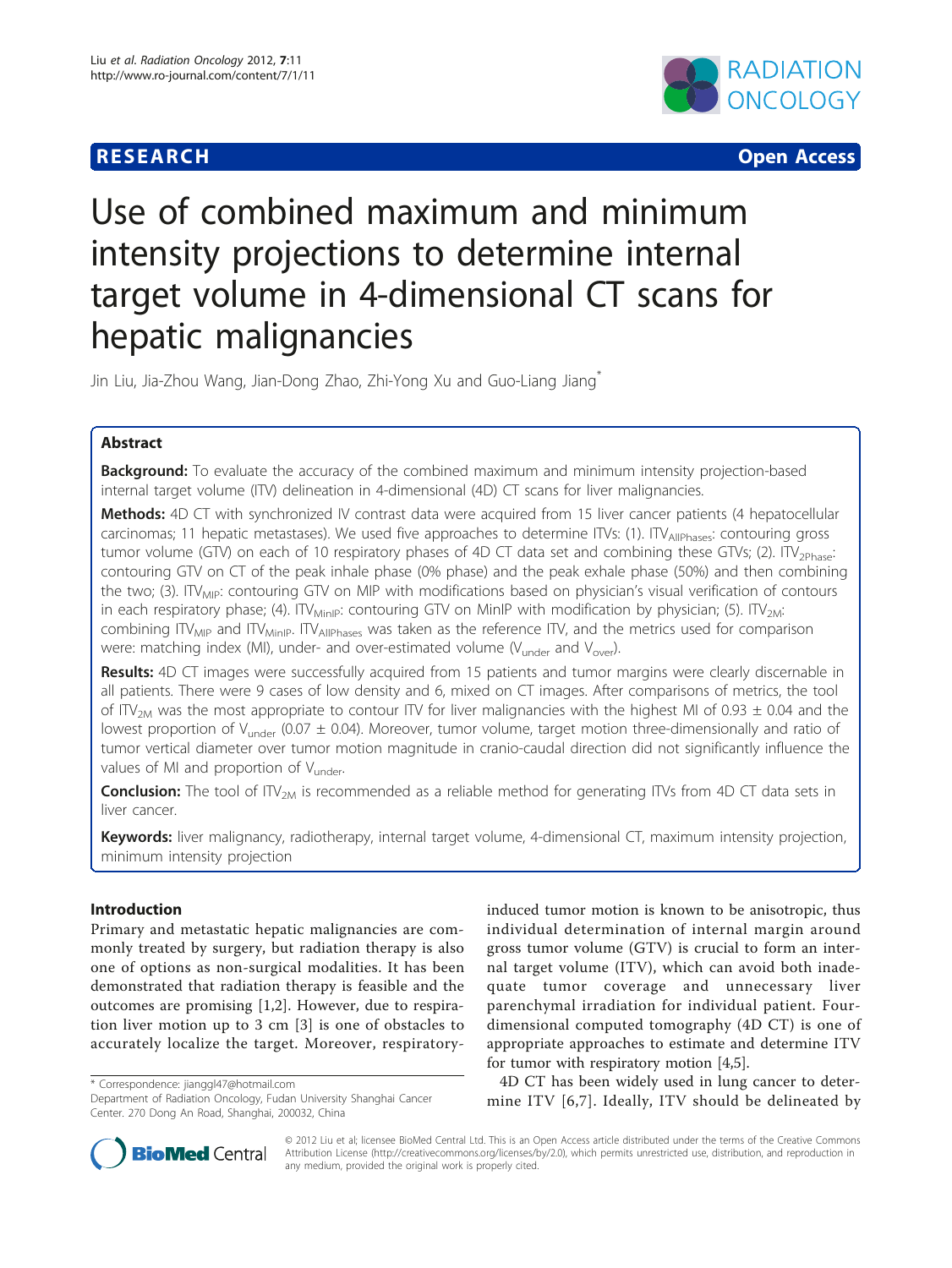manually contouring GTV in all 10 breath phases of a 4D scan image sets to form ITV, which is the most accurate tool to determine ITV, but it is a time-consuming and labor-intensive task. To reduce the workload of contouring multiple GTVs, one solution is to contour only two extreme phases at end-inhalation and endexhalation and then to sum of the two becoming ITV [[8,9\]](#page-7-0); and the other is to use the post-processing tools of maximum intensity projection (MIP) and minimum intensity projection (MinIP) from 4D CT data sets to generate ITV. MIP-based ITV delineation is performed on a single 3-D CT data set, where each pixel in this set represents the brightest object encountered by corresponding voxels in all volumetric 4D CT data sets, for instance, MIP-based ITV delineation for lung cancer, which was recommended as a reliable tool and a good first estimation [[10-12](#page-7-0)]. Conversely, MinIP-based ITV is on the CT set, where each pixel represents the lowest data value in the volumetric data [[10\]](#page-7-0).

MIP and MinIP methods seem not suitable for liver cancer because most tumors in the liver have similar attenuation to the normal liver parenchyma and therefore are not easily discernable. Contrast-enhanced CT scan has been routinely used for radiation oncologists to differentiate the tumor from normal tissues. It should be noted that regardless of with contrast enhancement or not, most liver tumors present inhomogeneous density, either because of the inherent nature of the tumor, such as the routes of blood supply, vascular volume and permeability, or because of areas of fluid, hemorrhage, and necrosis within tumors, or because of secondary change due to treatments, for example, iodine deposition as a result of transcatheter arterial chemoembolization (TACE). Recently, Beddar et al described a simple method for 4D CT acquisition by using synchronized intravenous contrast injection to improve the accuracy of liver tumor delineation. By this way most liver metastases and cholangiocarcinomas can be identified on image of portal venous phase, while HCC, most visible in the delayed phase [[13\]](#page-7-0).

In theory, for tumors with homogeneous hyperdensity or hypodensity comparing to the surrounding normal liver, MIP or MinIP projections should accordingly reflect the tumor trajectory across all time-resolved data sets. Visualization of tumor with mixed-density means the tumor border should be discernable; regardless which part of it is more hyperdense or hypodense than the adjacent liver parenchyma. Using MIP technique or MinIP technique only definitely misses the spatial information of the moving liver tumor. Therefore, our hypothesis is to combine MIP and MinIP, which may fit for the situation of mixed tumor density. Thus, the purpose of this study is to evaluate the feasibility and accuracy of the MIP and/or MinIP-based ITV delineation in 4DCT scans for liver tumors.

## Methods

# Patient selection

Patients who met the following criteria were qualified to this study: (1). Patient suffered from hepatic malignancies, primary or metastatic, and were planned to receive irradiation; (2). The margins of hepatic lesion were clear on intravenous contrast enhanced CT; (3). Patient's breath was regular after a training session; (4). Patient did not have the history of allege to contrast; and (5). Informed consent was obtained.

### 4D CT image acquisition

In order to enhance the visibility of tumors on 4D CT, 100 mL of contrast at a concentration of 300 mg I/mL was injected synchronously with 4D CT image acquisition. All patients were imaged during the portal venous phase. A time delay was programmed within 4D CT image acquisition protocol so that the start of contrast injection is initiated simultaneously with the start of the scanner's timer countdown. For those with liver metastases, the liver was scanned with a 45 s time delay, while for hepatocellular carcinoma (HCC) patients the time delay was 65 s. This CT scan protocol was proposed by Beddar et al [\[13\]](#page-7-0).

All patients were immobilized using customized vacuum lock in supine position with arms placed on their forehead. A16-slice Brilliance Big Bore CT scanner (Philips Co.) was used for 4D CT image acquisition. The patient respiration was tracked using Real-Time Position Management (RPM) System (Varian Medical Systems, Palo Alto, CA). The region of interest usually comprises the area from 2 to 3 cm above diaphragm to iliac crest. A 4D CT scan is performed in cine mode with at least one complete breath cycle for each couch position. After scanning 4-dimensional images were binned based on the respiratory traces to become a complete image set, which covered each of 10 breathing phases. MIP and minimum intensity projections (MinIP) were then generated from the raw data set of 4D CT scans.

# ITV determination

All reconstructed CT series were transferred to MIM software (Version 5.1, MIMvista Corp., Cleveland, OH). Window/level was adjusted to optimize the visual contrast between the tumor and normal parenchyma regions. All the contours were drawn by a single radiation oncologist (JL) and verified by a senior radiation oncologist (JDZ). We used 5 approaches to determine ITV, which were: (1). ITV<sub>AllPhases</sub>: contouring GTV on each of 10 respiratory phases of 4D CT data set and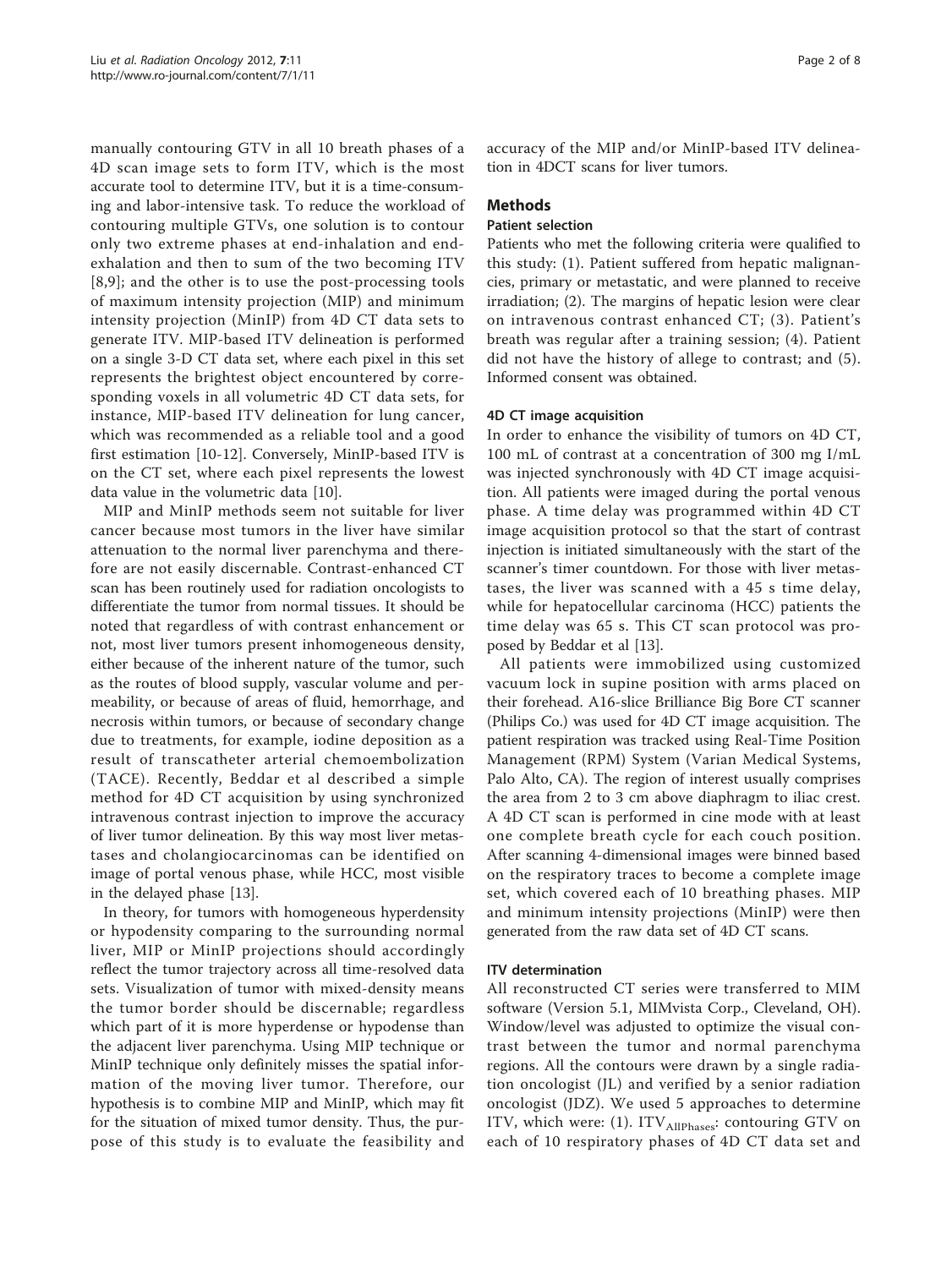

Figure 1 Panel (a) shows the GTV (green contour) for patient 13; Delineation of ITV base on ITV<sub>AllPhases</sub>, ITV<sub>2Phaser</sub>, ITV<sub>MinIP</sub>, ITV<sub>MinIP</sub> and ITV<sub>2M</sub> are shown in panels (b), (c), (d), (e) and (f), respectively. ITV<sub>MIP</sub> and ITV<sub>MinIP</sub> coutours are as they appear on the intensity projection data set; all others are registered to the 0% phase of the 4D CT data set.

combining these GTVs; (2).  $ITV_{2Phase}$ : contouring GTV on CT of the peak inhale phase (0% phase) and the peak exhale phases (50%) and then combining the two; (3). ITV<sub>MIP</sub>: contouring GTV on MIP with modifications based on physician's visual verification of contours in each respiratory phase; (4). ITV $_{\text{MinIP}}$ : contouring GTV on MinIP with modification by physician; (5). ITV<sub>2M</sub>: combining  $ITV<sub>MIP</sub>$  and  $ITV<sub>MinIP</sub>$ . Figure 1 illustrates different approaches in the determination of ITV for patient 13.

# Evaluation of target motion

We used MIM software (version 5.1) to measure craniocaudal, left-right and anterior-posterior movement of the tumor. Tumor motion was also expressed as a 3D vector, which is the quadratic mean of the motions in 3 orthogonal directions.

#### Data analysis and statistics

 $\rm ITV_{2Phase},$   $\rm ITV_{MIP},$   $\rm ITV_{MinIP}$  and  $\rm ITV_{2M},$  as the tested ITVs, would be compared with the reference of  $ITV_{All}$ . Phases, respectively. The metrics used for comparison were: (1) Matching index (MI), which was the percentage of overlapped volume in 3-dimensions between 2 ITVs. When 2 ITVs were totally overlapped, MI was 1.00, whereas when 2 ITVs were totally separate, MI was 0; and (2) under- and over-estimated volume ( $V_{under}$ and  $V_{over}$ ). A tested ITV (V test) was compared to the standard volume, ITV<sub>AllPhases</sub>. The formulas were: V<sub>under</sub>  $=$  V<sub>AllPhases</sub>\V<sub>test</sub>, and V<sub>over</sub> = V<sub>test</sub> \ V<sub>AllPhases</sub>.

$$
VUnder = \int Aallphase(Z)\text{Atest}(Z)dz
$$

$$
VOver = \int Atest(Z)\text{Aallphase}(Z)dz
$$

The definitions and calculations of those metrics were referred to Ezhil [\[12\]](#page-7-0).

Paired sample t-test and Independent-Samples T test (SPSS v.13, SPSS Inc., Chicago, IL) were applied to compare the differences with  $p$  value of  $< 0.05$  considered significant.

# Results

### Patients

From August 2010 to February 2011, 15 eligible patients with liver cancer were enrolled in this study and underwent 4D CT simulation for irradiation treatment planning in our institution. Of these patients 11 had metastatic liver cancers and 4, HCC with mean lesion volume of  $152 \text{ cm}^3$  (range,  $2 \text{ cm}^3$  -  $932 \text{ cm}^3$ ).  $4\text{D}$  CT images were successfully obtained from 15 patients and tumor margins were clearly discernable in all patients. There were 9 cases of low density and 6, mixed on CT images (Table [1\)](#page-3-0).

#### Target motion

The cranio-caudal motion of the target was predominant with a mean distance of 8.0 mm  $\pm$  3.3 mm, while the left-right and anterior-posterior motions were much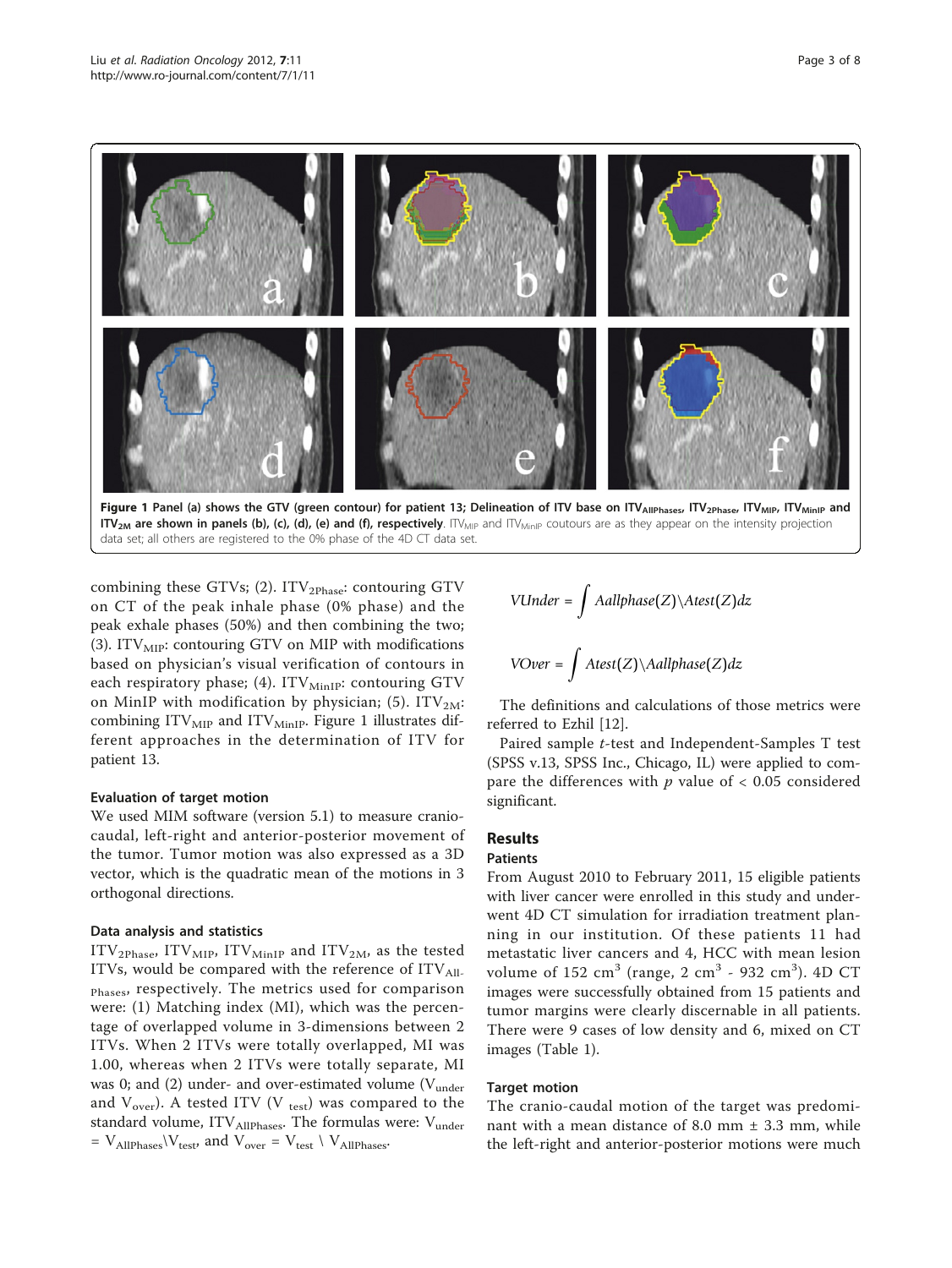<span id="page-3-0"></span>Table 1 Tumor Characteristics

|    | Patient Tumor                    | Tumor size* (mm)            | GTV(cm <sup>3</sup> ) | Location                                      | <b>Tumor density</b> |
|----|----------------------------------|-----------------------------|-----------------------|-----------------------------------------------|----------------------|
|    | <b>HCC</b>                       | $51 \times 42 \times 23$    | 34                    | Right upper lobe; adjacent to right lung.     | Mixed                |
| 2  | LM from lung cancer              | $33 \times 49 \times 33$    | 30                    | Left lobe; intrahepatic                       | Low                  |
| 3  | LM from gastric carcinoma        | $42 \times 78 \times 52$    | 77                    | Caudate and left lobe; intrahepatic           | Low                  |
| 4  | LM from pancreatic carcinoma     | $42 \times 51 \times 48$    | 66                    | Right lower lobe; intrahepatic                | Mixed                |
| 5  | LM from nasopharyngeal carcinoma | $12 \times 15 \times 15$    | $\overline{2}$        | Right upper lobe; intrahepatic                | Low                  |
| 6  | LM from rectal carcinoma         | $10 \times 12 \times 11$    | 2                     | Right upper lobe; intrahepatic                | Low                  |
|    | HCC.                             | $35 \times 39 \times 48$    | 59                    | Right upper lobe; adjacent to right lung      | Mixed                |
| 8  | LM from gallbladder carcinoma    | $9 \times 18 \times 18$     | 3                     | Right lower lobe; intrahepatic                | Low                  |
| 9  | LM from gastric carcinoma        | $51 \times 99 \times 58$    | 213                   | Left lobe; adjacent to stomach                | Low                  |
| 10 | HCC                              | $78 \times 96 \times 99$    | 384                   | Right lobe; adjacent to right lung and kidney | Mixed                |
| 11 | LM from lung cancer              | $50 \times 59 \times 45$    | 80                    | Left lobe; adjacent to stomach                | Low                  |
| 12 | LM from gallbladder carcinoma    | $33 \times 38 \times 42$    | 28                    | Right lobe; intrahepatic                      | Low                  |
| 13 | LM from rectal carcinoma         | $54 \times 56 \times 54$    | 91                    | Right upper lobe; adjacent to right lung      | Mixed                |
| 14 | <b>HCC</b>                       | $108 \times 126 \times 145$ | 932                   | Right upper lobe; adjacent to right lung      | Mixed                |

15 LM from esophageal carcinoma  $60 \times 91 \times 88$   $284$  Right lobe; adjacent to right lung and kidney Low

Abbreviations: GTV: gross tumor volume; HCC: hepatocellular carcinoma; LM: liver metastasis.

\*Tumor size was expressed as multiplying diameters in cranio-caudal, in left-right and in anterior-posterior directions.

less with mean values of 1.6 mm ± 0.9 mm and 3.2 mm ± 2.2 mm, respectively (Table 2).

# Comparison of ITVs countered by different approaches (1). ITVs volume

Table 3 shows all volumes of ITV. The mean volume of  $IV<sub>2M</sub>$  was closest to that of  $IV<sub>AllPhases</sub>$ , and then followed by ITV<sub>2Phase</sub>. The volume difference between  $IV<sub>2M</sub>$  and  $IV<sub>2Phase</sub>$  was statistically significant with a  $p$  value of 0.04. Taking ITV $_{\text{AllPhases}}$  as the reference, the mean ratios of the tested ITVs to ITVAIIPhases were 88.9% ± 5.7%, 82.7% ± 12.6%, 82.5% ± 10.8% and 94.0%

Table 2 Motion magnitudes of GTV centroid measured by 4D CT in 15 patients (mm)

|           | $\pm$ 3.6%, respectively for ITV <sub>2phase</sub> , ITV <sub>MinIP</sub> , ITV <sub>MIP</sub> and |  |  |  |
|-----------|----------------------------------------------------------------------------------------------------|--|--|--|
| $ITV2M$ . |                                                                                                    |  |  |  |

#### (2). MI

As shown in Table [4,](#page-4-0)  $\text{ITV}_{2M}$  was closest matched with ITV<sub>AllPhases</sub> with mean MI of 0.93  $\pm$  0.04, and mean MIs were 0.89 ± 0.06, 0.82 ± 0.12 and 0.82 ± 0.10, respectively for  $\text{ITV}_{\text{2Phase}}$ ,  $\text{ITV}_{\text{MinIP}}$  and  $\text{ITV}_{\text{MIP}}$ . The differences of MI were statistically significant between  $ITV<sub>2M</sub>$ and ITV<sub>2Phase</sub> ( $p = 0.004$ ), between ITV<sub>2M</sub> and ITV<sub>MinIP</sub> ( $p = 0.003$ ), and between ITV<sub>2M</sub> and ITV<sub>MIP</sub> ( $p =$ 0.000). All the other comparisons between ITVs were not significant.

Table 3 Volumes of ITV<sub>AllPhases</sub>, ITV<sub>2M</sub>, ITV<sub>2Phase</sub>, ITV<sub>MinIP</sub> and ITV $_{\text{MIP}}$  (cm<sup>3</sup>)

| Patient        | Cranio-caudal | Left-right | Anterior-posterior | 3D vector | Patient        | $\mathsf{ITV}_\mathsf{AllPhases}$ | ITV <sub>2M</sub> | $\mathsf{ITV}_\mathsf{2Phase}$ | $\textsf{ITV}_{\textsf{MinIP}}$ | <b>ITV<sub>MIF</sub></b> |
|----------------|---------------|------------|--------------------|-----------|----------------|-----------------------------------|-------------------|--------------------------------|---------------------------------|--------------------------|
|                | 8.8           | 2.9        | 2.3                | 9.6       |                | 52.8                              | 44.2              | 43.2                           | 32.5                            | 41.5                     |
| 2              | 11.9          | 1.1        | 1.4                | 12.0      | 2              | 50.9                              | 48.8              | 47.1                           | 43.7                            | 43.6                     |
| 3              | 6.9           | 1.0        | 2.8                | 7.5       | 3              | 112.6                             | 101.4             | 102.4                          | 97.5                            | 80.9                     |
| $\overline{4}$ | 8.8           | 1.3        | 3.0                | 9.4       | $\overline{4}$ | 100.1                             | 94.8              | 91.2                           | 70.9                            | 94.5                     |
| 5              | 8.7           | 1.7        | 2.2                | 9.1       | 5              | 5.7                               | 5.1               | 4.3                            | 5.0                             | 4.1                      |
| 6              | 10.0          | 1.1        | 3.9                | 10.8      | 6              | 5.0                               | 4.7               | 4.1                            | 4.6                             | 2.9                      |
| 7              | 15.2          | 2.5        | 8.1                | 17.4      | 7              | 96.1                              | 91.4              | 85.3                           | 56.0                            | 90.0                     |
| 8              | 7.6           | 3.6        | 4.3                | 9.5       | 8              | 6.8                               | 6.5               | 5.9                            | 6.5                             | 5.0                      |
| 9              | 8.0           | 1.1        | 1.4                | 8.2       | 9              | 294.8                             | 283.0             | 280.6                          | 233.3                           | 275.2                    |
| 10             | 5.3           | 2.7        | 8.2                | 10.1      | 10             | 569.3                             | 549.6             | 514.6                          | 390.3                           | 528.7                    |
| 11             | 3.4           | 1.0        | 3.2                | 4.8       | 11             | 99.5                              | 95.7              | 88.9                           | 93.8                            | 86.2                     |
| 12             | 3.0           | 1.0        | 2.1                | 3.8       | 12             | 40.3                              | 38.9              | 37.2                           | 38.8                            | 30.1                     |
| 13             | 11.5          | 1.7        | 2.3                | 11.9      | 13             | 123.2                             | 116.8             | 110.0                          | 98.9                            | 104.9                    |
| 14             | 3.9           | 0.9        | 0.7                | 4.1       | 14             | 1082.7                            | 1041.1            | 1040.3                         | 963.8                           | 1013.6                   |
| 15             | 7.4           | 1.0        | 1.7                | 7.7       | 15             | 372.0                             | 357.6             | 347.3                          | 355.7                           | 312.5                    |
| Mean           | 8.0           | 1.6        | 3.2                | 9.1       | Mean           | 200.8                             | 192.0             | 186.8                          | 166.1                           | 180.9                    |
| <b>SD</b>      | 3.3           | 0.9        | 2.2                | 3.4       | <b>SD</b>      | 290.4                             | 280.0             | 277.0                          | 252.0                           | 272.0                    |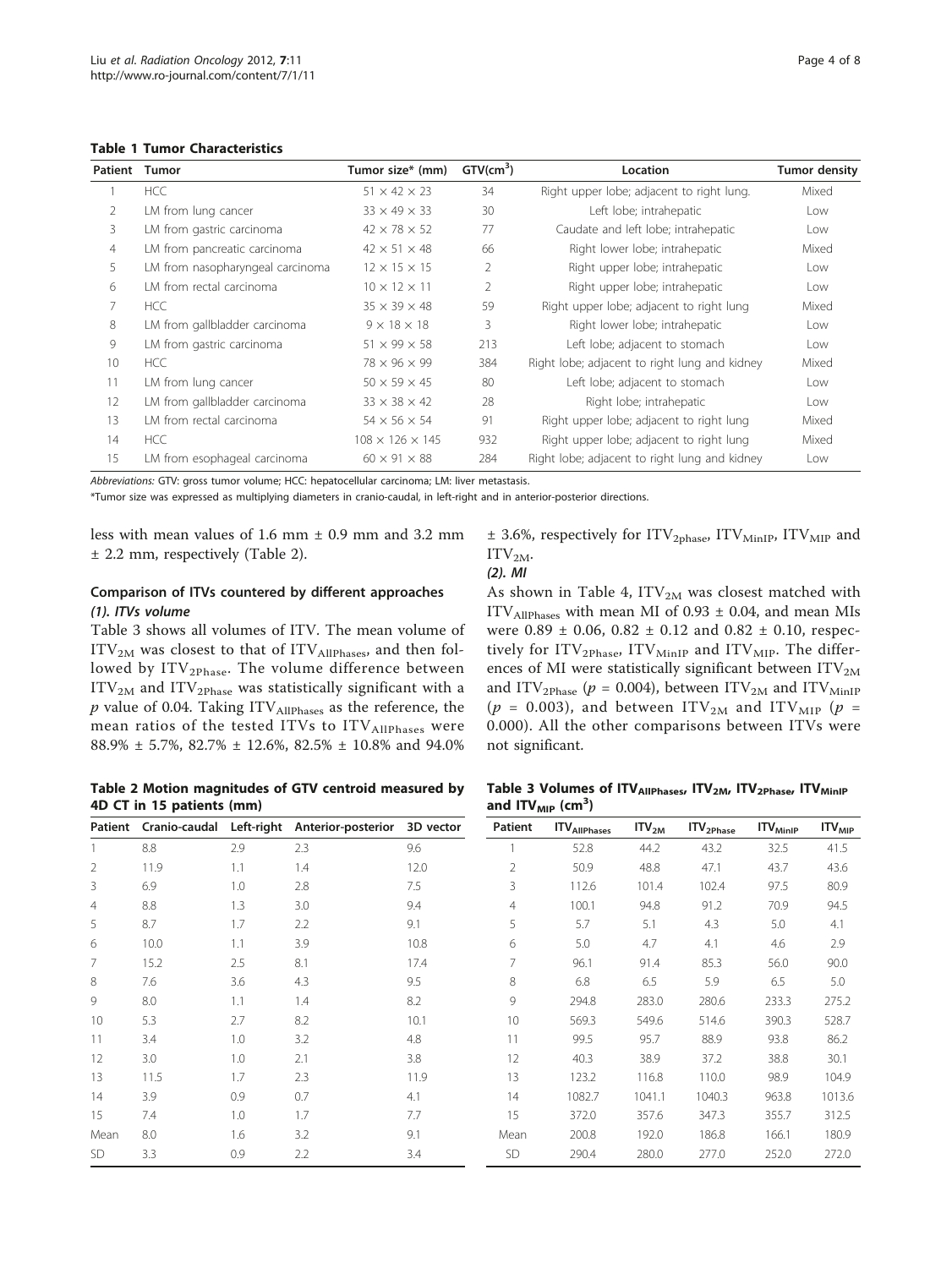| <b>Patient</b> | IV <sub>2M</sub> | ITV <sub>2Phase</sub> | $IV_{MinIP}$ | <b>ITV<sub>MIP</sub></b> |
|----------------|------------------|-----------------------|--------------|--------------------------|
| 1              | .83              | .82                   | .61          | .78                      |
| $\overline{2}$ | .94              | .92                   | .86          | .83                      |
| 3              | .89              | .91                   | .86          | .72                      |
| $\overline{4}$ | .93              | .91                   | .71          | .93                      |
| 5              | .89              | .75                   | .87          | .73                      |
| 6              | .91              | .81                   | .91          | .58                      |
| 7              | .94              | .89                   | .58          | .93                      |
| 8              | .95              | .87                   | .95          | .72                      |
| 9              | .94              | .95                   | .79          | .92                      |
| 10             | .95              | .90                   | .68          | .92                      |
| 11             | .95              | .89                   | .94          | .86                      |
| 12             | .95              | .92                   | .95          | .75                      |
| 13             | .93              | .89                   | .80          | .84                      |
| 14             | .96              | .96                   | .89          | .93                      |
| 15             | .96              | .94                   | .95          | .84                      |
| Mean           | .93              | .89                   | .82          | .82                      |
| <b>SD</b>      | .04              | .06                   | .12          | .10                      |

<span id="page-4-0"></span>Table 4 MI values for four ITVs based on  $\text{ITV}_{2\text{M}}$ , ITV<sub>2Phase</sub>,  $IV_{\text{MinIP}}$  and  $IV_{\text{MIP}}$  relative to the reference  $IV_{\text{AllPhases}}$ 

We further analyze the tumor characteristics, which would impact MI.

1). MI and tumor volume: As lesion of  $> 5$  cm is not a candidate for stereotactic body radiation therapy in our practice, the patients were split into two groups:  $\leq$ 65.4  $\text{cm}^3$  (equivalent to the volume of a sphere with 5 cm in diameter) vs. > 65.4 cm<sup>3</sup>. MIs of  $\text{ITV}_{2\text{M}}$  were 0.94  $\pm$  0.02 for the former and 0.92  $\pm$  0.04 for the latter (p = 0.260). Nevertheless, there was significant difference between tumor size and MIs of  $ITV_{2Phase}$ , MI being 0.92 ± 0.03 for tumor of ≤ 65.4 cm<sup>3</sup> and 0.85 ± 0.06 for tumor of > 65.4 cm<sup>3</sup> ( $p = 0.015$ ). For ITV<sub>2M</sub> as tumor volume increased MI did not change much with no correlation between them ( $R = 0.364$ ,  $p = 0.182$ ). However, for  $ITV_{2Phase}$ , when tumor volume increased MI was significantly enhanced with positive correlation ( $R = 0.527$ ,  $p = 0.044$ ) (Figure 2).

2). MI and target motion three-dimensionally: It is recommended that for tumor motion of > 10 mm, we need to reduce the movement by breath control devices, such as Active Breathing Coordinator or RPM gating system. The patients were divided into two groups: 3D vector of  $\leq 10$  mm vs. > 10 mm. Mean MIs of ITV<sub>2M</sub> were  $0.94 \pm 0.01$  and  $0.92 \pm 0.04$  ( $p = 0.542$ ), and mean of MIs of ITV<sub>2Phase</sub>, 0.88  $\pm$  0.04 and 0.89  $\pm$  0.06 (p = 0.756), respectively for the former and the latter. There was no significant correlation between the magnitude of target motion and MI.

3). MI and ratio of tumor vertical diameter over tumor motion magnitude in cranio-caudal direction: As shown in Figure 3, for  $ITV<sub>2M</sub>$  when vertical diameter over tumor motion magnitude in cranio-caudal direction



increased MI was increased slightly, but with no significant correlation ( $R = 0.352$ ,  $p = 0.198$ ). However, for  $IV<sub>2Phase</sub>$  there was a positive correlation between them  $(R = 0.535, p = 0.040).$ 

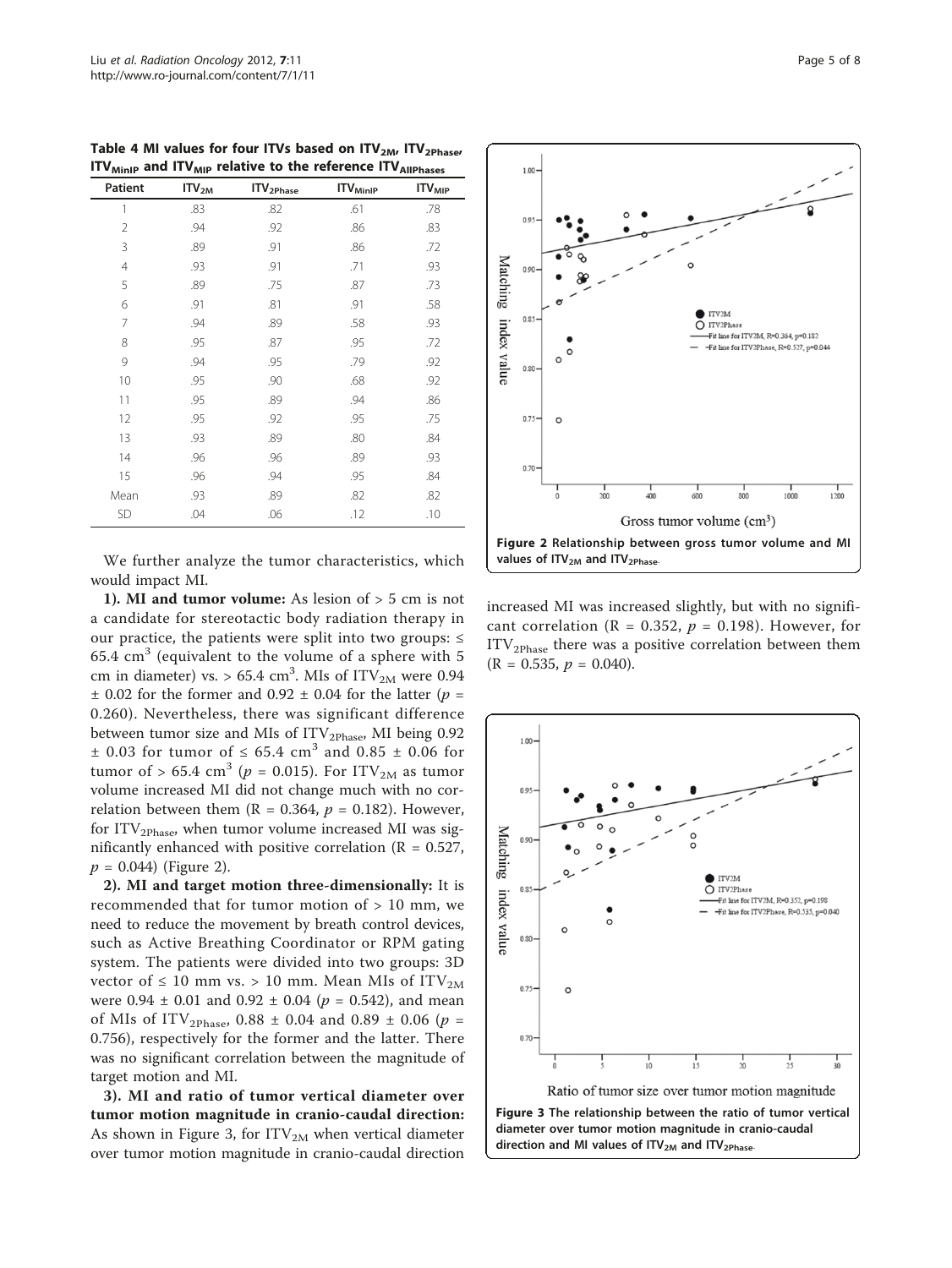4). MI and tumor density: For the tumor of low density or mixed density, there was no significant difference in MIs between them for both  $\text{ITV}_{2M}$  and  $\text{ITV}_{2Phase}$ MIs of ITV<sub>2M</sub> being 0.93  $\pm$  0.02 and 0.92  $\pm$  0.05 (p = 0.676), and MIs of ITV<sub>2Phase</sub>, 0.88  $\pm$  0.07 and 0.90  $\pm$ 0.05 ( $p = 0.702$ ), respectively for low density tumor and the mixed. However, for low density tumor MI of ITV-MinIP was better than that for mixed density tumor with MI of  $0.90 \pm 0.05$  and  $0.71 \pm 0.11$  ( $p = 0.001$ ), respectively.

We also noticed that for low density tumors, which located within liver parenchyma and were not closed to adjacent organs, such as  $5<sup>th</sup>$ ,  $6<sup>th</sup>$ ,  $8<sup>th</sup>$  and  $12<sup>th</sup>$  patient (Table [1\)](#page-3-0), when using ITV $_{\text{MinIP}}$  mean MI was 0.92  $\pm$ 0.04, while using ITV<sub>2M</sub> it was 0.93  $\pm$  0.03 with no significant difference between ITV $_{\text{MinIP}}$  and ITV<sub>2M</sub> (p = 0.114).

# (3). Proportion of  $V_{under}$

Figure 4 illustrates the proportions of  $V_{under}$  in 15 patients. Compared to  $ITV_{AllPhases}$ , the proportional  $V_{un}$ . der of ITV<sub>2M</sub> was the lowest (0.07  $\pm$  0.04) with the maximum of 0.17 among  $\text{ITV}_{\text{2Phase}}$ ,  $\text{ITV}_{\text{MinIP}}$ ,  $\text{ITV}_{\text{MIP}}$  and ITV<sub>2M</sub>. While proportional V<sub>under</sub> of ITV<sub>2Phase</sub> was 0.11 ± 0.06 with the maximum of 0.26. The mean proportion of  $V_{under}$  for ITV<sub>2M</sub> were significantly less than that for ITV<sub>2Phase</sub> ( $p = 0.001$ ). However, ITV<sub>MinIP</sub> and ITV<sub>MIP</sub> underestimated larger volumes, the proportions of  $V_{\text{un}}$ .  $_{\text{der}}$  being 0.18  $\pm$  0.12 and 0.18  $\pm$  0.11, respectively.

The analyses of tumor characteristics, which would impact proportion of  $V_{under}$  were as follows.

1). Proportion of  $V_{under}$  and tumor volume: There were no correlations between the diameter of GTV and the proportion of  $V_{under}$  for  $ITV_{2M}$ , no matter the



diameter over than or less than 5 cm. The proportions of  $V_{under}$  were respectively 0.06  $\pm$  0.02 and 0.08  $\pm$  0.05 ( $p = 0.244$ ). However, there was significant difference in proportion of  $V_{under}$  between tumor size of  $\leq 5$  cm and  $>$  5 cm with proportions of ITV<sub>2Phase</sub> being 0.08  $\pm$  0.03 and 0.15  $\pm$  0.07 ( $p = 0.018$ ), respectively. For ITV<sub>2M</sub> as tumor size increased the proportions of  $V_{under}$  did not change significantly with no correlations between them (R = -0. 340,  $p = 0.215$ ). In contrast, for ITV<sub>2Phase</sub> there was negative correlation between GTV volume and the proportion of  $V_{under}$  (R = -0.528,  $p = 0.043$ ) (Figure 5).

2). Proportion of  $V_{under}$  and target motion threedimensionally: There was no strong correlation between 3 victor tumor motion of  $\leq 10$  mm and  $> 10$ mm, and the proportions of  $V_{under}$  were 0.06  $\pm$  0.01 and  $0.07 \pm 0.04$  ( $p = 0.480$ ) for ITV<sub>2M</sub>, and  $0.12 \pm 0.04$  and  $0.10 \pm 0.07$  ( $p = 0.758$ ) for ITV<sub>2phase</sub>.

3). Proportion of  $V_{under}$  and ratio of tumor vertical diameter over tumor motion: For  $\text{ITV}_{2M}$  there was no strong correlation between them ( $R = -0.344$ ,  $p = 0.210$ ). However, for  $\text{ITV}_{\text{2phase}}$  as ratio of tumor vertical diameter over tumor motion increased the proportions of  $V_{under}$  decreased significantly (R = -0.523,  $p = 0.040$ ) (Figure [6\)](#page-6-0).

4). Proportion of  $V_{under}$  and tumor density: For both low density and mixed density tumors there was no significant difference in the underestimations, regardless  $\text{ITV}_{2M}$  or  $\text{ITV}_{2\text{Phase}}$ , For  $\text{ITV}_{2M}$  the proportions of  $V_{under}$  were 0.06  $\pm$  0.03 and 0.07  $\pm$  0.05 ( $p = 0.723$ ),

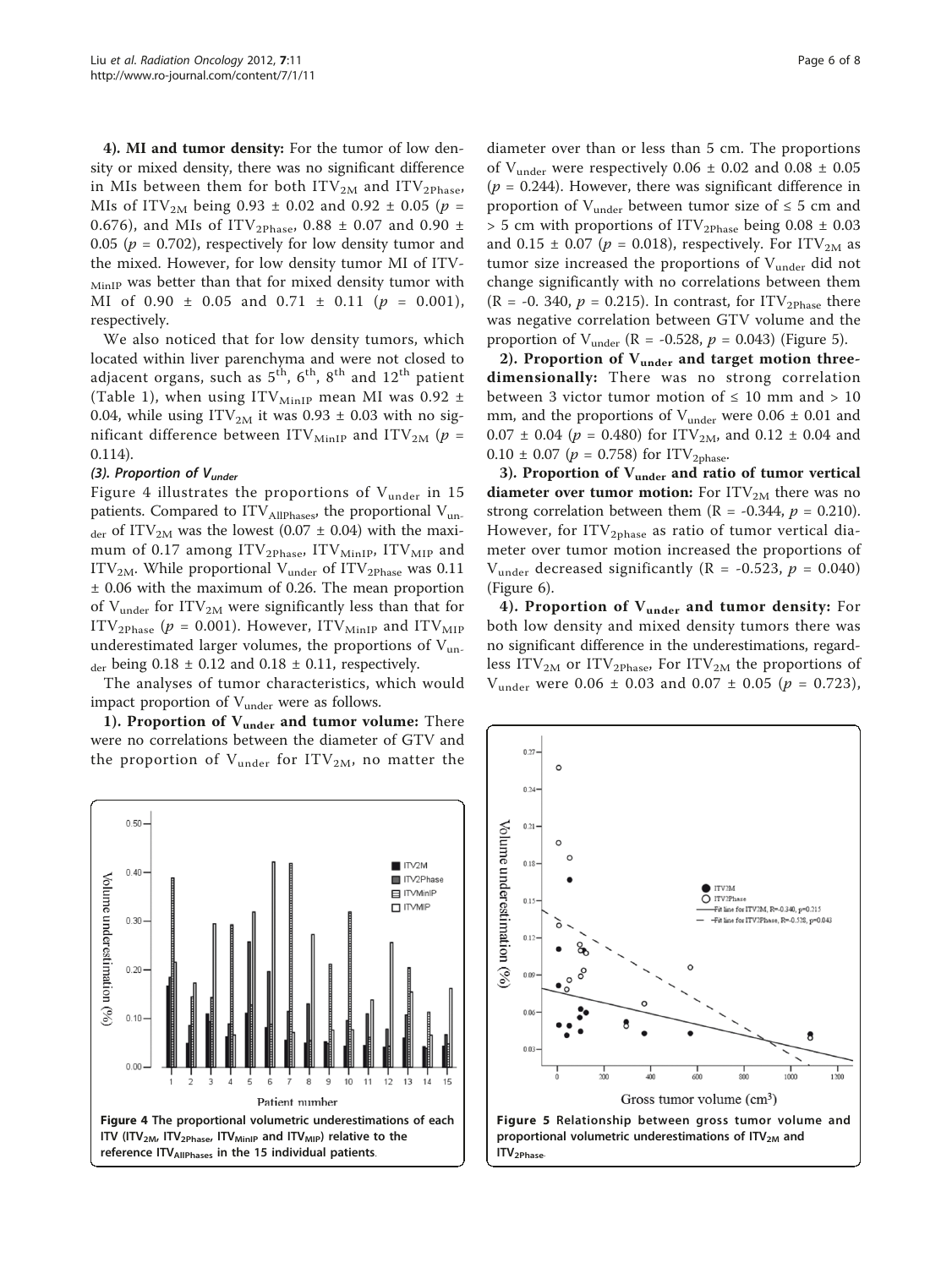<span id="page-6-0"></span>

respectively for low density tumor and the mixed, and for ITV<sub>2Phase</sub> they were 0.12  $\pm$  0.07 and 0.11  $\pm$  0.05 (p = 0.680). However, when using  $ITV<sub>MinIP</sub>$  the underestimated proportion was  $0.10 \pm 0.06$  for 9 low density tumors, but it was  $0.29 \pm 0.11$  for 6 mixed density tumors ( $p = 0.001$ ).

As for MI in  $5^{th}$ ,  $6^{th}$ ,  $8^{th}$  and  $12^{th}$  patient, when ITV- $_{\text{MinIP}}$  was used the mean proportion of  $V_{\text{under}}$  was 0.08  $\pm$  0.04, while it was 0.07  $\pm$  0.03 when ITV<sub>2M</sub> was used  $(p = 0.094)$ .

# (4).  $V_{over}$

Compared to  $ITV_{\text{AllPhases}}$ , the percentages of  $V_{\text{over}}$  were all less than 1% for  $\text{ITV}_{\text{2phase}}$ ,  $\text{ITV}_{\text{MinIP}}$ ,  $\text{ITV}_{\text{MIP}}$  and  $ITV<sub>2M</sub>$ 

### **Discussion**

MIP method as an image post-processing is based on more complex algorithms and can be used for generating three-dimensional vascular reconstructions [[14,15](#page-7-0)]. In lung cancer, MIPs are believed to be a reliable tool to generate ITVs from 4D CT data sets [\[10](#page-7-0)], however, it is mandatory to modify each individual MIP to improve ITV delineation for tumors adjacent to the thoracic wall, mediastinum, heart, or diaphragm [[11,12\]](#page-7-0). In the current study, we also had to verify ITVs contoured on MIP and MinIP CT by overlaying it on a movie loop displaying 4D CT data and then editing it, especially for those closed to adjacent organs. Mancosu had recently

proposed a semiautomatic technique, which allowed for inclusion of the residual part of ITV covered by liver and spleen cupola when using MIP algorithm. It was validated on phantom and selected patients, which revealed this possibility when lesion located near liver and spleen cupola by performing only the contours on MIP series [[16\]](#page-7-0). Thus, the dedicated software needs to be developed to exclude diaphragm and chest wall in some breathing phases using 4D CT for better tumor MIP/MinIP images.

Theoretically, for tumors with homogeneous hyperdensity or hypodensity compared to the surrounding normal liver, MIP or MinIP projections should accordingly reflect the tumor trajectory across all time-resolved data sets. In patients when the lesions were homogenous low CT density, located intrahepatic, not adjacent to perihepatic organs and also small size (5<sup>th</sup>, 6<sup>th</sup>, 8<sup>th</sup> and  $12<sup>th</sup>$  patient), using MinIP was also an appropriate tool with good MI of 0.92  $\pm$  0.04 and low proportion of V<sub>un-</sub>  $_{\text{der}}$  of 0.08  $\pm$  0.04. Thus, ITV<sub>MinIP</sub> method can be used for fast contouring of liver tumor with homogeneous low CT density including respiratory motion.

However, a number of liver cancers present inhomogeneous density, results from this study showed combined MIP and MinIP fit excellently in this situation. In current study we compared MIs and proportions of  $V_{\text{un-}}$  $_{\text{der}}$  resulting from ITV<sub>2Phase</sub>, ITV<sub>MinIP</sub>, ITV<sub>MIP</sub> and  $ITV<sub>2M</sub>$  contoured by 4 approaches, and found that the closest to ITV<sub>AllPhases</sub> was the combined one  $(ITV<sub>2M</sub>)$  of  $\rm ITV_{MinIP}$  and  $\rm ITV_{MIP}$  which were contoured on  $\rm MinIP$ and MIP series of 4D CT set because it resulted in the highest MI and lowest proportion of V<sub>under</sub>. Moreover, the size of tumor and the ratio of tumor vertical diameter over cranio-caudal movement did not have influence on MI or proportion of  $V_{under}$  when using ITV<sub>2M</sub>. In other words, no matter how big the tumor was, and the tumor vertical diameter over cranio-caudal movement was small or big, the tool of  $ITV<sub>2M</sub>$  could always result in the best outcome.

For moving target it was also a practice to sum 2 GTVs to generate ITV, one contoured on CT image set acquired after end-inhale and holding breath and the other contoured on CT acquired after end-exhale and holding breath when 4D CT was not available. The similar method was also used for 4D CT, i.e., to contour only two extreme phases at end-inhalation and endexhalation. However, possible hysteresis effects would be neglected as occurred in lung cancer [[17,18\]](#page-7-0). Seppenwoolde and colleagues [[18](#page-7-0)] reported that when the tumor was small and had a large range of motion, the separation between the positions of the images of inspiration and expiration phases was relatively obvious and the information of the intermediate breathing might not be comprehensive. Besides, the combined images of